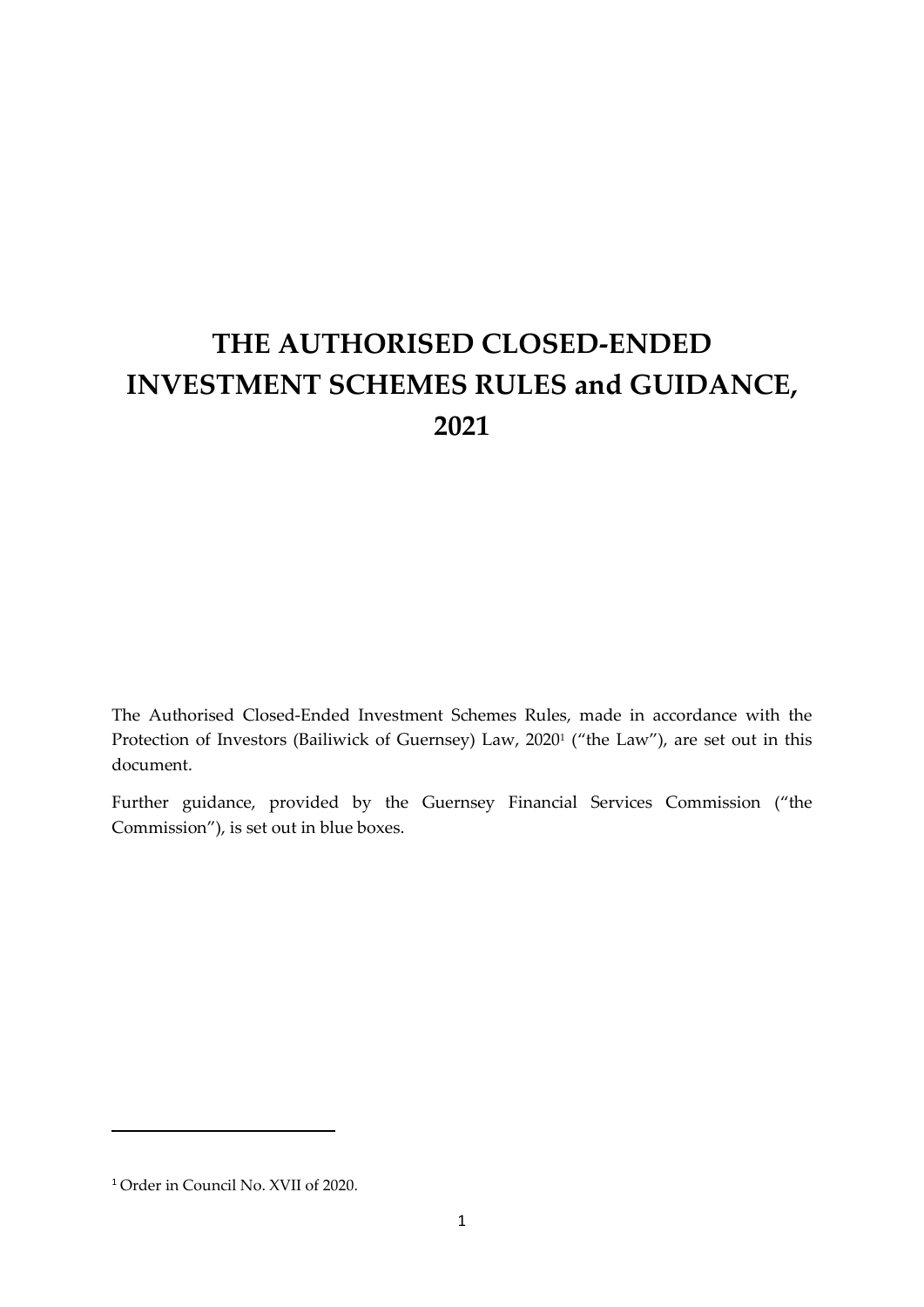| 1.1 |                                                                     |  |
|-----|---------------------------------------------------------------------|--|
|     |                                                                     |  |
| 2.1 |                                                                     |  |
| 2.2 |                                                                     |  |
| 2.3 |                                                                     |  |
|     |                                                                     |  |
| 3.1 |                                                                     |  |
|     |                                                                     |  |
| 4.1 |                                                                     |  |
| 4.2 |                                                                     |  |
|     |                                                                     |  |
| 5.1 |                                                                     |  |
| 5.2 | Periodic notifications - annual reports and financial statements 11 |  |
| 5.3 |                                                                     |  |
|     |                                                                     |  |
| 6.1 |                                                                     |  |
| 6.2 |                                                                     |  |
| 6.3 |                                                                     |  |
|     |                                                                     |  |
| 7.1 |                                                                     |  |
|     | PART 8 TRANSITIONAL ARRANGEMENTS, SAVINGS, REVOCATIONS, CITATION    |  |
|     |                                                                     |  |
| 8.1 |                                                                     |  |
| 8.2 |                                                                     |  |
| 8.3 |                                                                     |  |
| 8.4 |                                                                     |  |
|     |                                                                     |  |

## Contents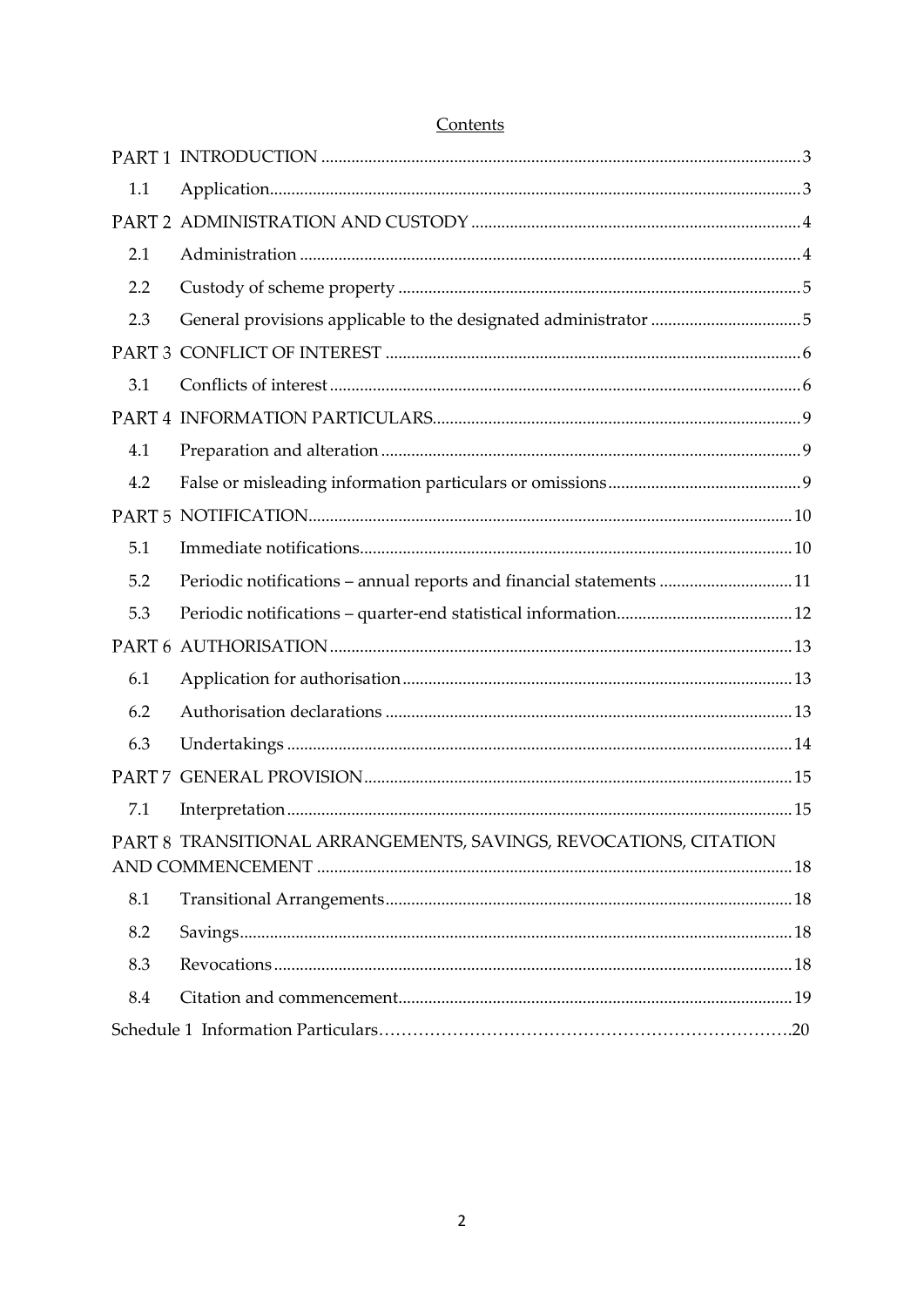## PART<sub>1</sub> INTRODUCTION

### <span id="page-2-1"></span><span id="page-2-0"></span>**1.1 Application**

- (1) The Authorised Closed-ended Investment Schemes Rules 2021 replace The Authorised Closed-ended Investment Schemes Rules 2008<sup>2</sup> .
- (2) The Commission may in its absolute discretion, by written notice, exclude or modify the application of any provision of these Rules.
- (3) The Commission may issue supplementary guidance regarding the standards of conduct and practice expected in relation to any aspect of the regulatory framework. Such guidance will not constitute rules of the Commission.
- (4) The following Rules apply in the case of an umbrella fund as if each reference to an authorised closed-ended investment scheme were a reference to each constituent part within the umbrella fund but subject to any modification set out in any particular rule.

**Guidance Note:** This document take a two-level approach –

- the Rules set out the standards to be met; and
- guidance notes present suggested ways of showing compliance with the Rules.

Licensees may adopt alternative measures to those set out in the guidance so long as it is possible to demonstrate that such measures achieve compliance.

The text contained in shaded boxes contains guidance from the Commission and does not form part of the Rules.

<sup>2</sup> G.S.I No. 83 of 2008.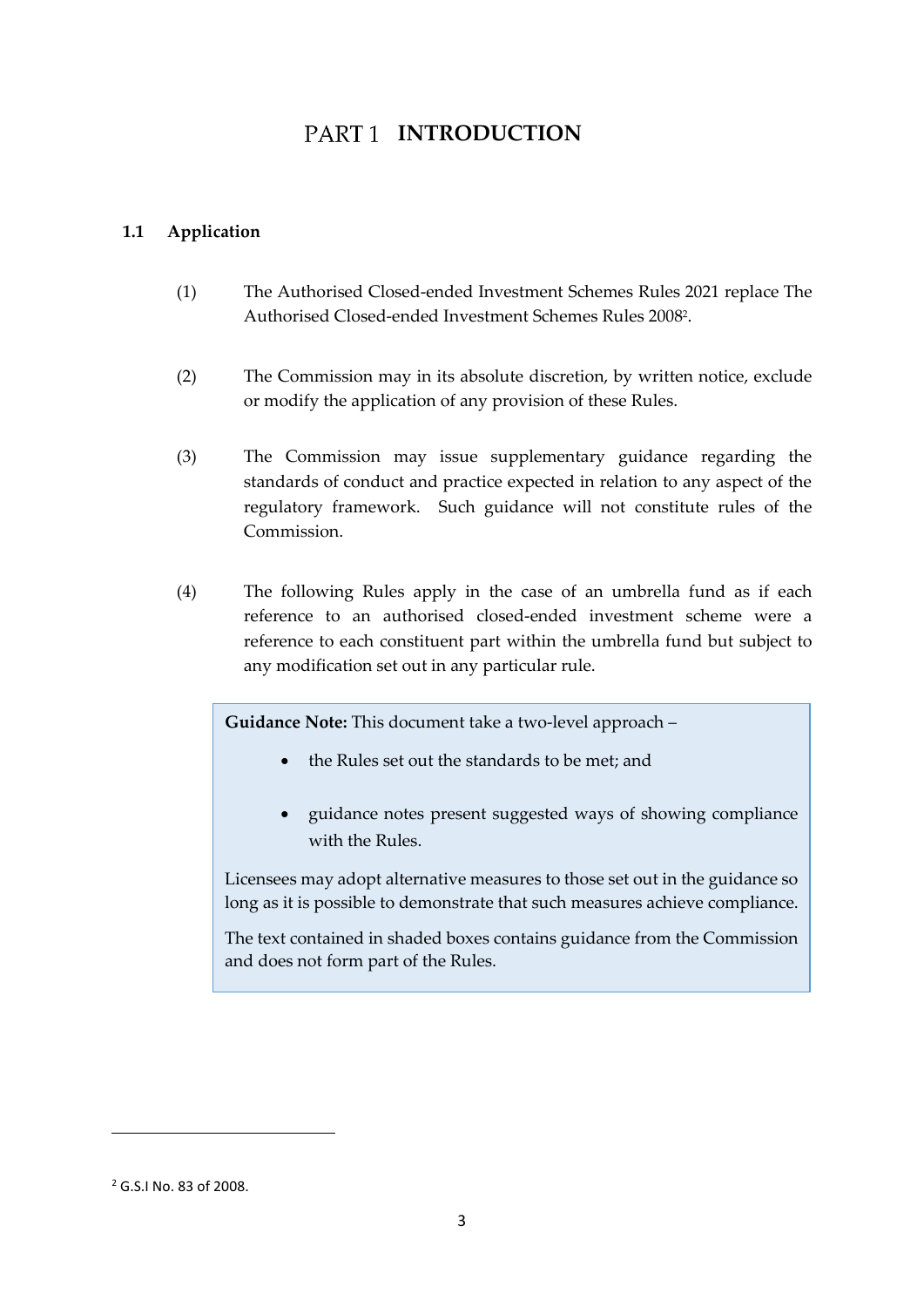## <span id="page-3-0"></span>**PART 2 ADMINISTRATION AND CUSTODY**

### <span id="page-3-1"></span>**2.1 Administration**

- (1) The designated administrator must administer the Authorised closed-ended investment scheme ("the scheme") in accordance with –
	- (a) the principal documents;
	- (b) these Rules:
	- (c) the most recently published information particulars;
	- (d) in the case of a company, subject to any proper directions given by the directors;
	- (e) in the case of a limited partnership, subject to any direction given by the general partner; and
	- (f) in the case of a unit trust, the corporate trustee or manager.
- (2) In the case of a company, the directors must not give any directions or exercise any powers, duties, or discretions which would, or might, cause the company to operate against its principal documents, information particulars, or these Rules.
- (3) The designated administrator may, at its discretion and if not restricted under the principal documents, and in the case of a company scheme subject to any directions given by the directors, delegate any function to any person provided that the designated administrator is satisfied, and continues to remain satisfied, that the delegate is competent to undertake those functions.

### **Guidance Note:**

Any such arrangement, as set out in rule 2.1(3), must be carried out in accordance with any applicable Commission guidance on outsourcing.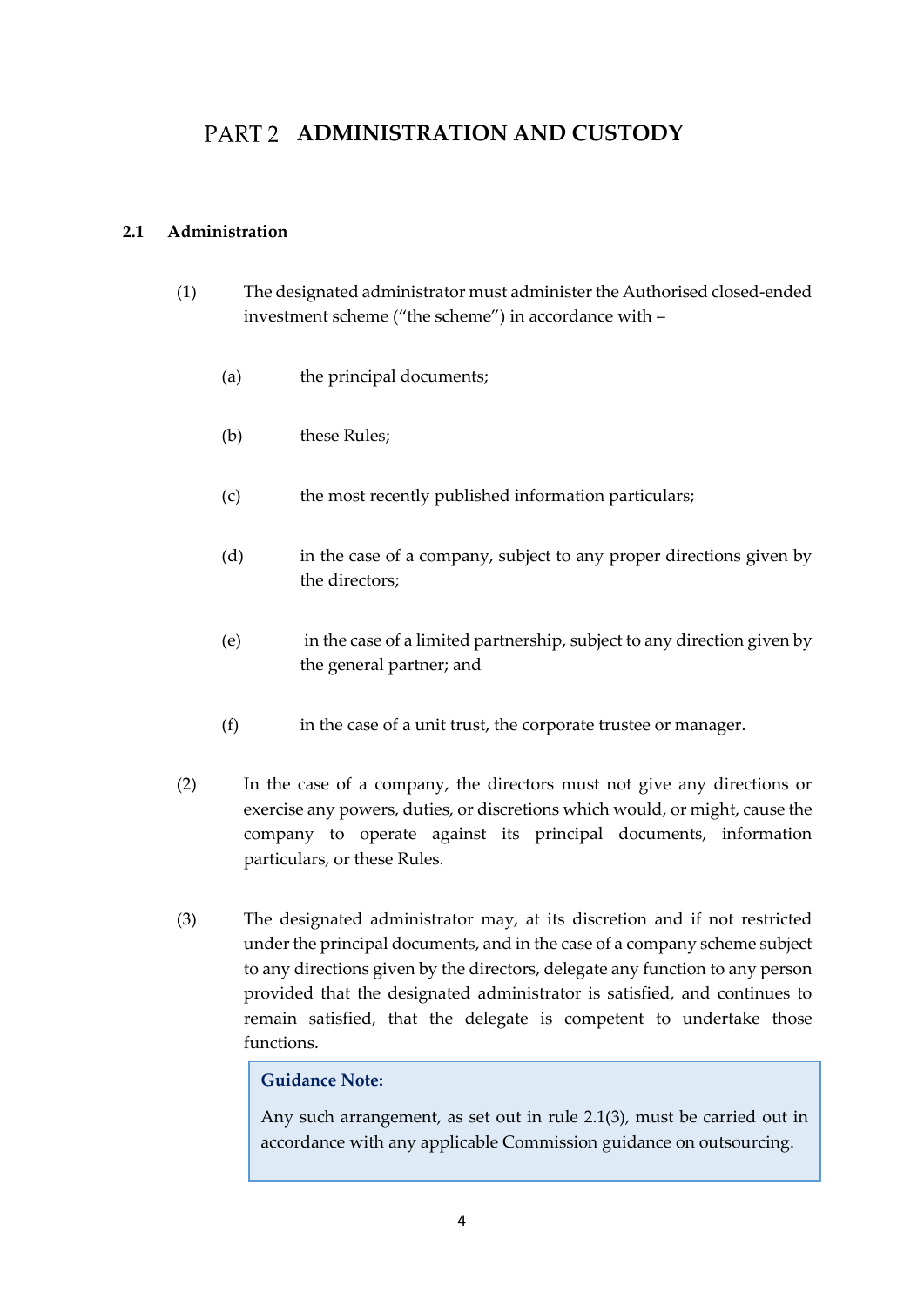### <span id="page-4-0"></span>**2.2 Custody of scheme property**

- (1) Where there is no appointed custodian, at the time of application for the scheme, the Commission must be advised of the relevant provisions that will apply in respect of the safekeeping of the scheme property.
- (2) Where the scheme appoints a custodian, either at the time of application or at a later date, the following must be disclosed to the Commission –
	- (a) all provisions that are in place to ensure the assets of the scheme are adequately safeguarded; and
	- (b) full details of the custodian, including name and address.

## **Guidance Note:**

The designated administrator of a scheme may provide safekeeping facilities to the scheme.

## <span id="page-4-1"></span>**2.3 General provisions applicable to the designated administrator**

- (1) Every scheme must have a designated administrator.
- (2) The designated administrator of the scheme must be licensed, under the Law, and operate and have a place of business in Guernsey.
- (3) The duties of the designated administrator, and the directors of a company, and the general partner of a limited partnership, and the trustee of a unit trust, imposed on them by these Rules and by the principal documents and the information particulars are in addition to those imposed on them by applicable law.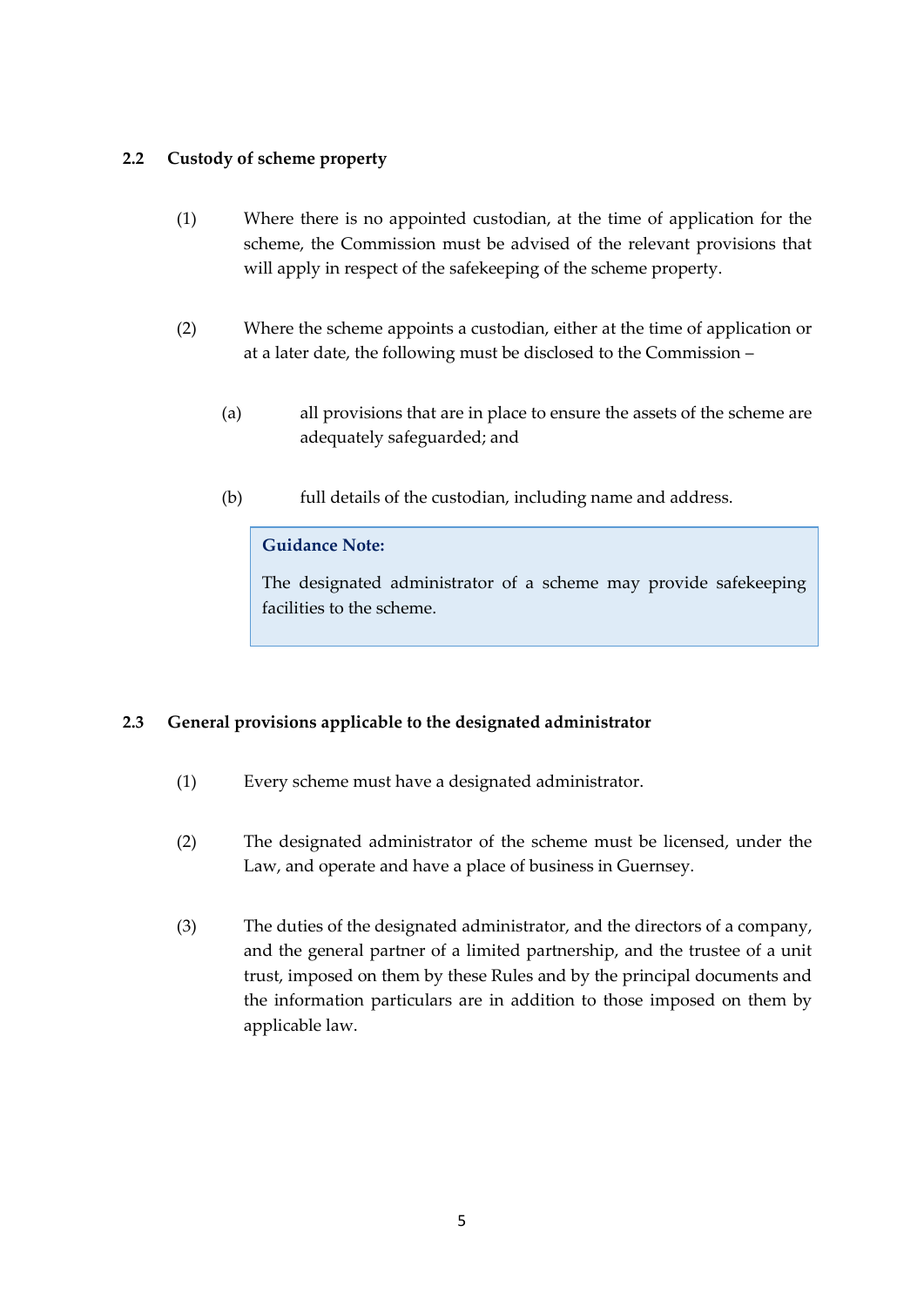## PART 3 CONFLICT OF INTEREST

#### <span id="page-5-1"></span><span id="page-5-0"></span>**3.1 Conflicts of interest**

- (1) The directors, the general partner, and the trustee must each take all reasonable steps to ensure that there is no breach of any of the following requirements of this rule by any relevant person, i.e. –
	- (a) the designated administrator;
	- (b) in the case of a unit trust, the trustee;
	- (c) any investment adviser;
	- (d) any manager;
	- (e) in the case of a company
		- (i) the company; and
		- (ii) a director of the company;
	- (f) the directors or partners of the general partner;
	- (g) the custodian; and
	- (h) any associate of any person set out above.
- (2) Cash forming part of the scheme property may be placed in any current, deposit, or loan account with a relevant person only if the arm's length requirement in (9) is satisfied.
- (3) A relevant person may lend money to the scheme only if the arm's length requirement in (9) is satisfied. Loans that form part of an investor's commitments do not fall into this category.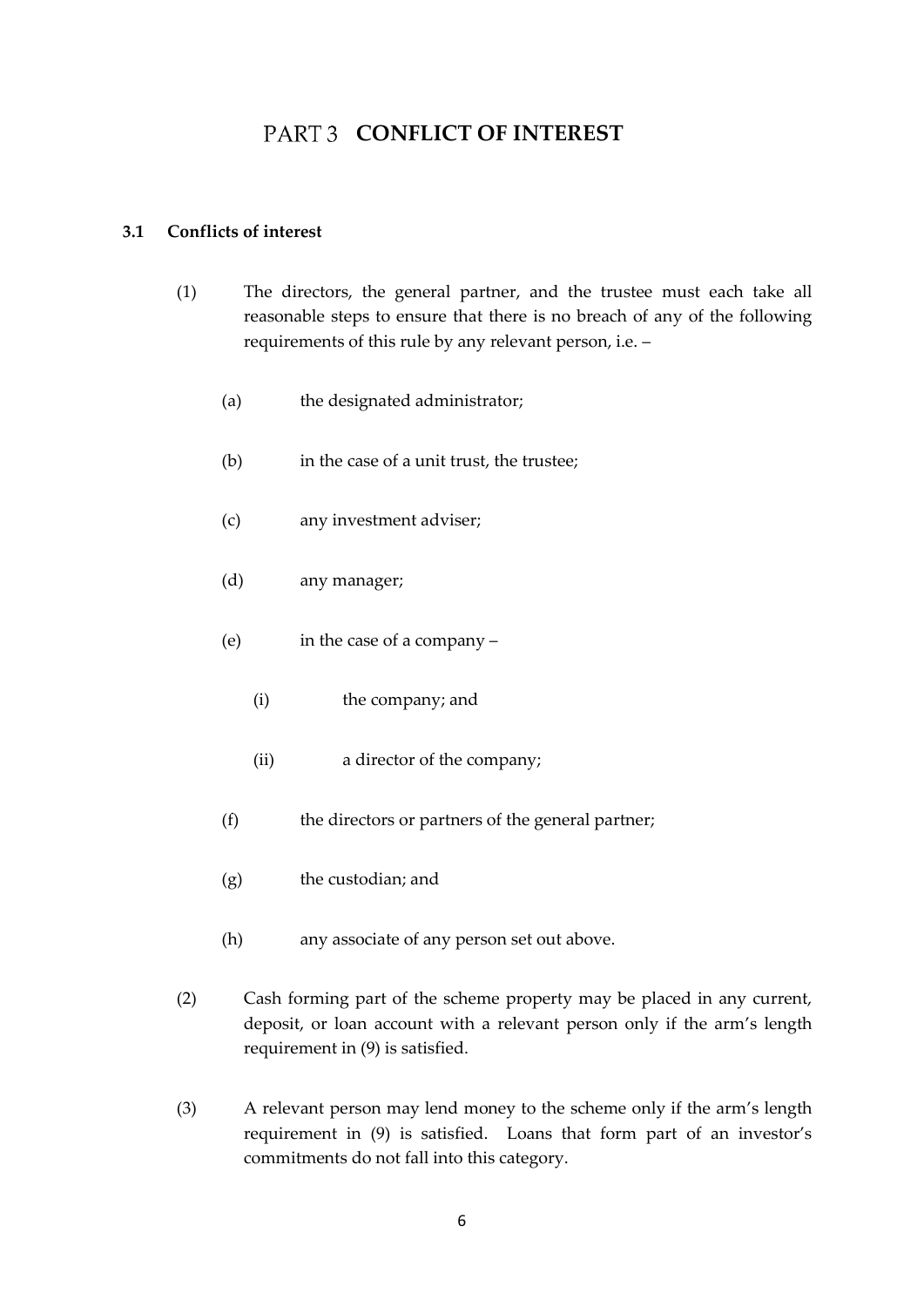- (4) A relevant person may not sell or deal in the sale of property to the scheme unless the arms' length requirements in (9) and (10) are satisfied. A sale includes any lease or other transaction under which scheme property is made available to the scheme.
- (5) A relevant person may not purchase scheme property, from a scheme, unless the arm's length requirement in (9) is satisfied. A purchase includes any lease or other transaction under which the scheme property is made available to the relevant person by the trustee or custodian.
- (6) A relevant person may not vest property in the scheme against the issue of shares unless –
	- (a) the arm's length requirement in (9) is satisfied; or
	- (b) it is vested in order that the whole or part of such property becomes the initial scheme property of the scheme.
- (7) A relevant person may not enter into stock lending transactions in relation to the scheme unless the arm's length requirement in (9) is satisfied.
- (8) A relevant person may not provide services, for the scheme, unless those services are provided on terms which satisfy the arm's length requirements set out in (9).
- (9) The arm's length requirement is that the arrangements, between the relevant person and the scheme, are at least as favourable to the scheme as would be any comparable arrangement effected on normal commercial terms, negotiated at arm's length, between the relevant person and an independent party.
- (10) The arm's length requirement is deemed to be satisfied where the transaction with the relevant party satisfies the criteria set out in (11) or (12).
- (11) The transaction satisfies the criteria for best execution on-exchange if
	- (a) the property is an approved security or an approved derivative; and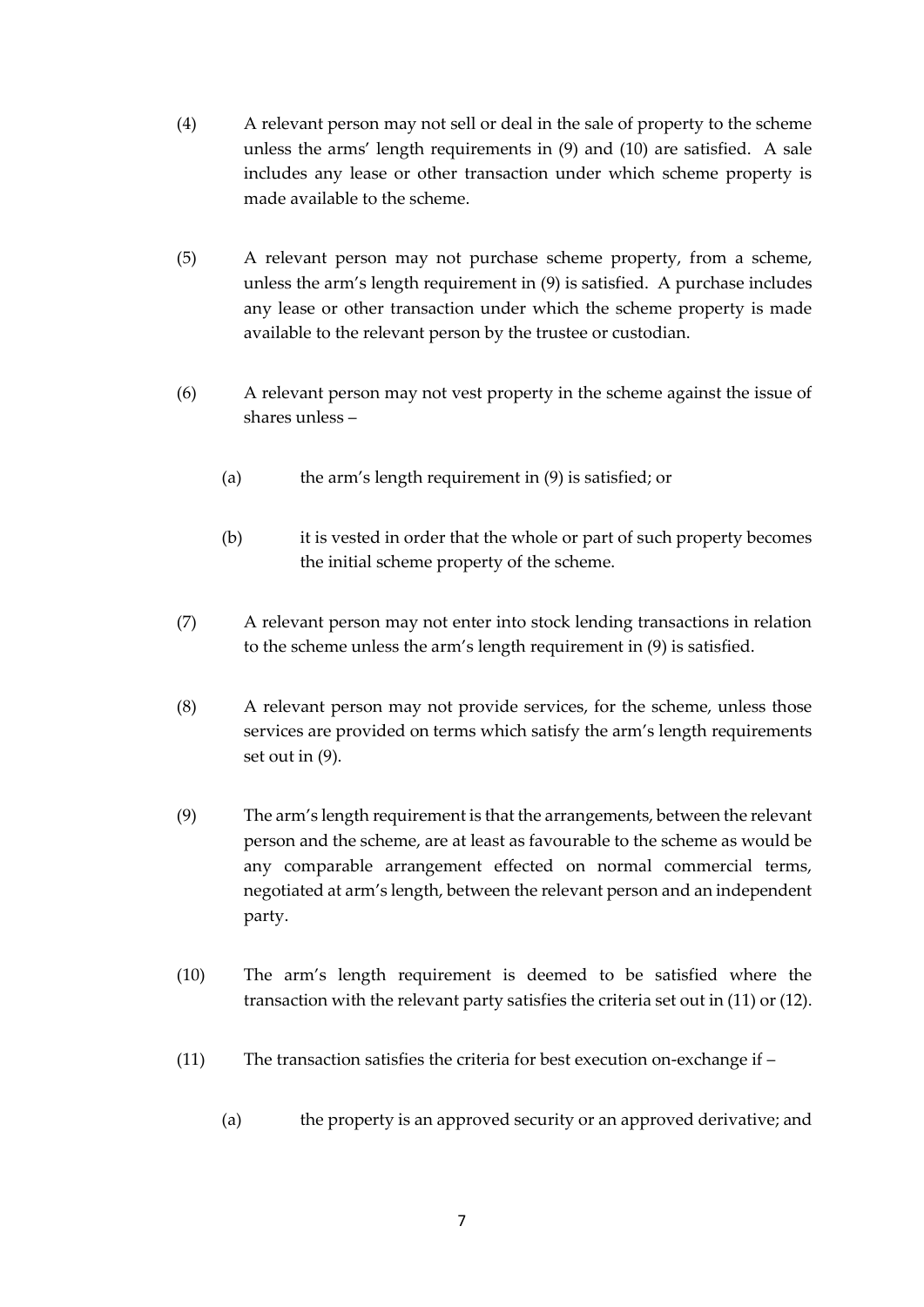(b) the transaction is effected with or through a member of the relevant exchange under the rules of that exchange;

OR

- (c) there is evidence, in writing, of the transaction and its terms; and
- (d) the manager has taken all reasonable steps to effect the transaction or to ensure that it is effected on the terms which are the best available for the scheme in the circumstances.
- (12) The transaction satisfies the criteria for independent valuation if
	- (a) the value of the property is certified, in writing, for the purpose of the transaction by a person selected or approved by the directors, or the general partner, or the manager, or trustee as –
		- (i) independent of any relevant person;
		- (ii) qualified to value property of the relevant kind; and
	- (b) the directors are of the opinion that the terms of the transaction are not likely to result in any material prejudice to holders.
- (13) Sections (2) to (7) are subject to any provision in the principal documents or the information particulars forbidding the taking of advantage of any or all of them.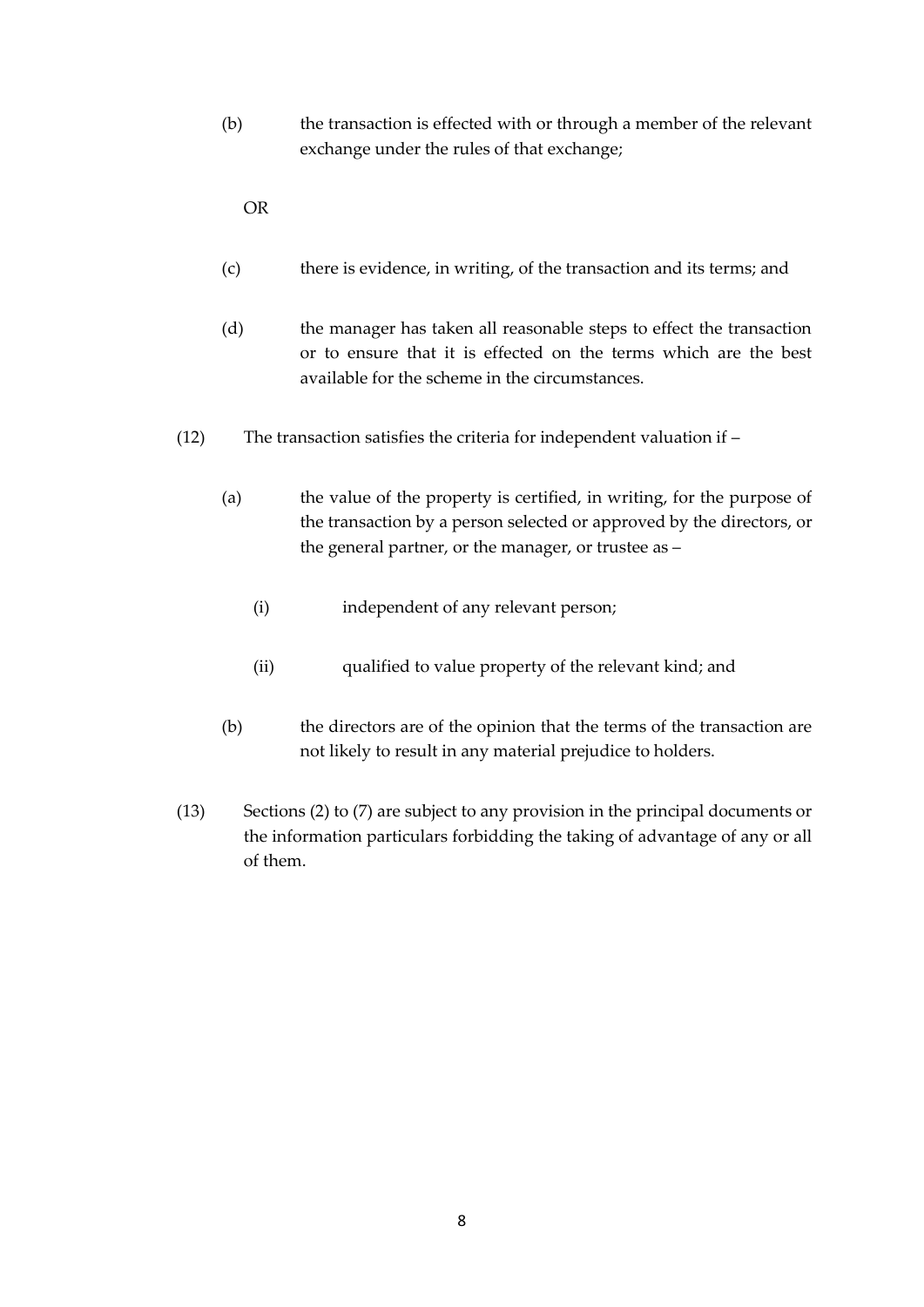## PART4 **INFORMATION PARTICULARS**

### <span id="page-8-1"></span><span id="page-8-0"></span>**4.1 Preparation and alteration**

- (1) The information particulars must contain the information set out in Schedule 1.
- (2) Changes to the contents of the information particulars must be notified to holders either immediately or in the subsequent annual report and copied to the Commission.

### <span id="page-8-2"></span>4.2 **False or misleading information particulars or omissions**

(1) The directors, or general partner, or trustee, are responsible for the information particulars of a scheme and must take all reasonable steps to ensure that they do not contain any false or misleading statements or omit facts which would make any statements misleading.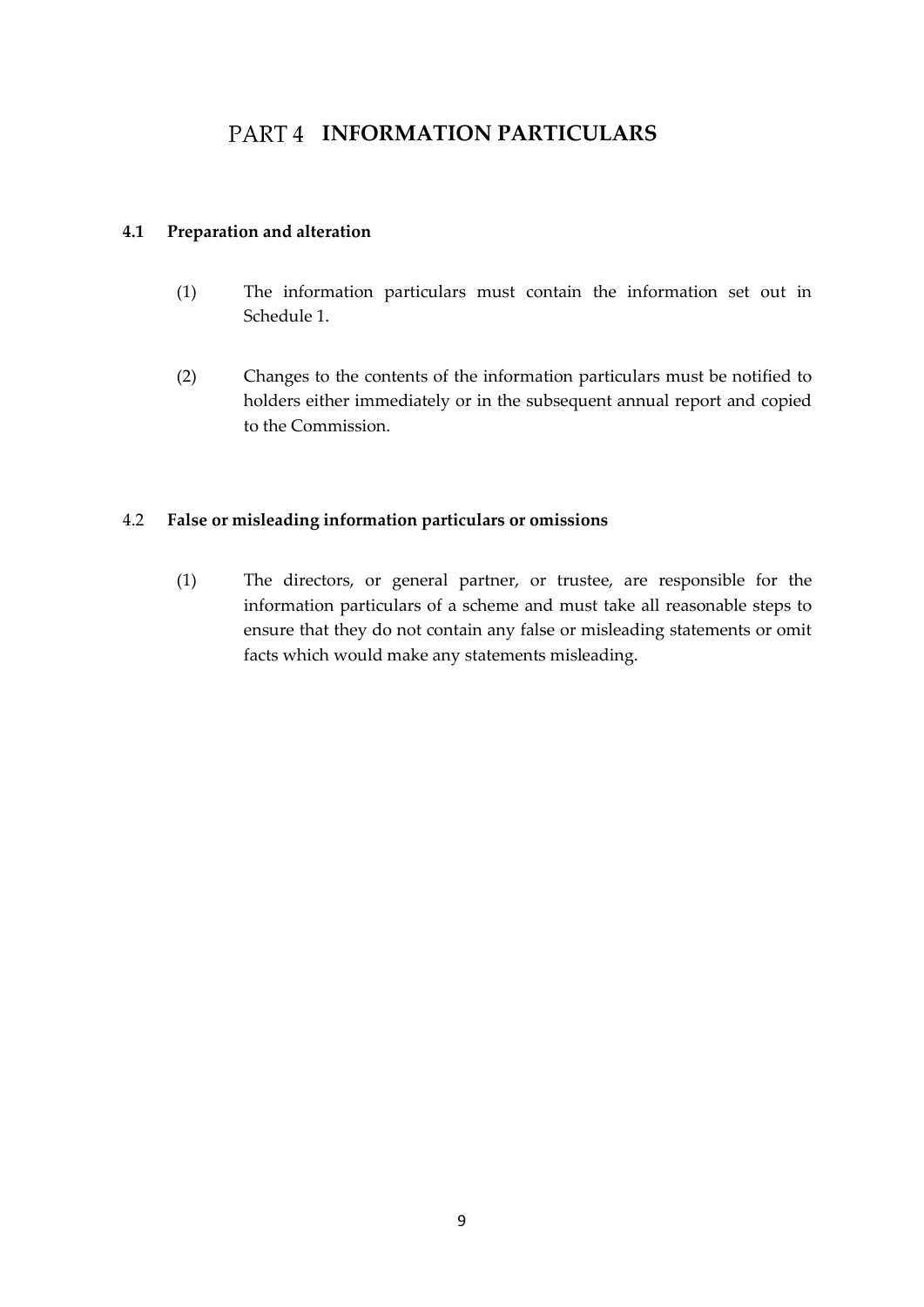## **PART 5 NOTIFICATION**

#### <span id="page-9-1"></span><span id="page-9-0"></span>**5.1 Immediate notifications**

- (1) The proposed appointment of a replacement designated administrator must be notified to the Commission immediately. The appointment will only be effective following confirmation of the designation from the Commission.
- (2) The designated administrator must give immediate written notice, to the Commission, with respect to the following –
	- (a) a proposed material change to
		- (i) the constitutive documents; that is the articles of incorporation, trust instrument or partnership agreement; or
		- (ii) the information particulars;
	- (b) or a proposed change of
		- (i) manager or general partner;
		- (ii) designated administrator;
		- (iii) secretary;
		- (iv) registrar;
		- (v) custodian or trustee;
		- (vi) investment adviser or investment manager;
		- (vii) directors; or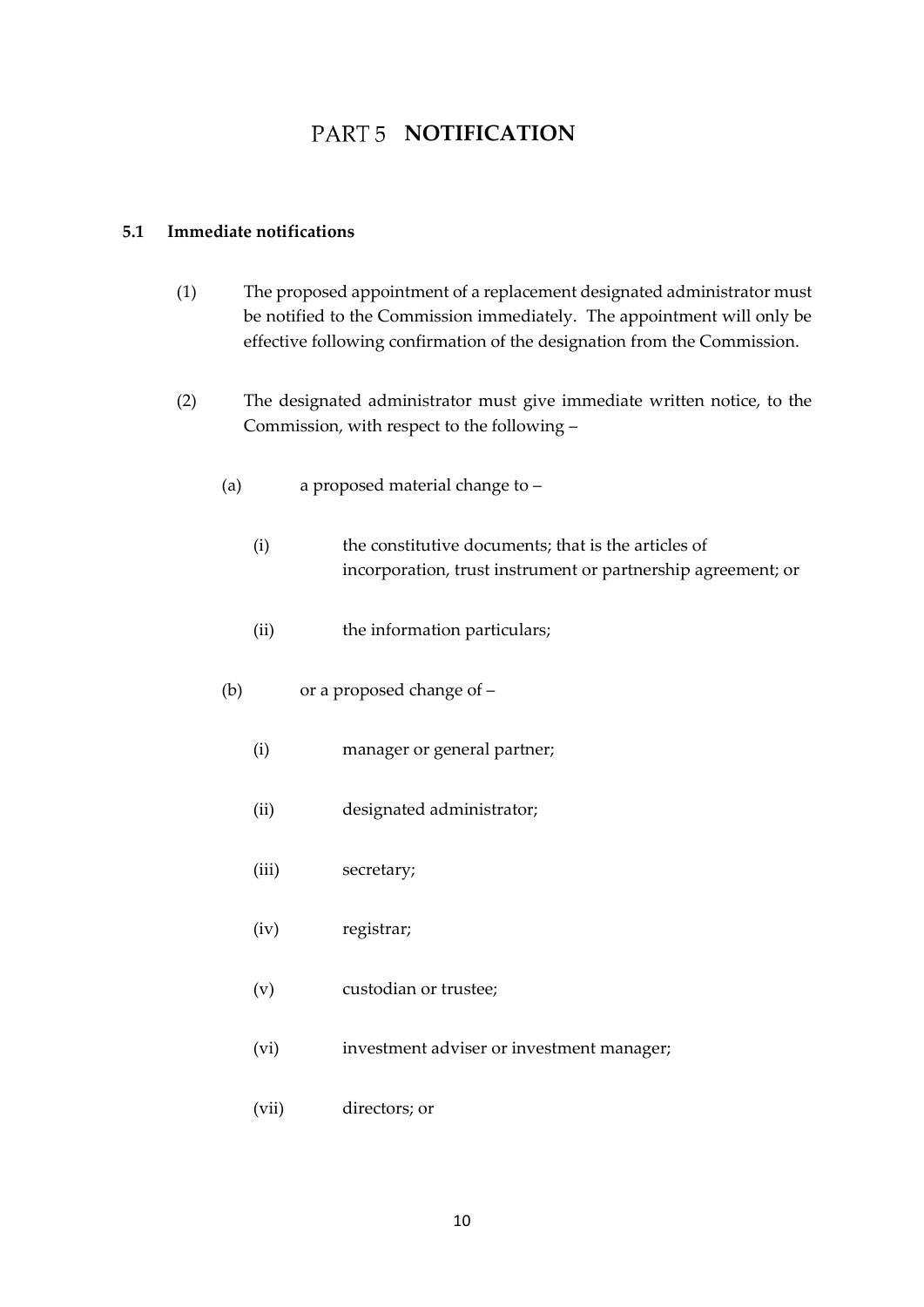- (viii) qualified auditor;
- (c) a proposed material delegation of the duties of any of the parties listed at  $(b)(i)$  to  $(vii)$ ;
- (d) any change in the name or of the ultimate or intermediate beneficial ownership of any of the parties listed in (b)(i) to (viii);
- (e) any alteration to the material agreements under which an entity, licensed under the Law, is providing management, administration, or custodian services to the scheme;
- (f) any proposed material alteration to the scheme, including to its name or its investment, borrowing, and hedging powers;
- (g) any proposal to reconstruct, amalgamate, terminate prematurely, or extend the life of the scheme;
- (h) any proposal to list or de-list the scheme on a stock exchange; or
- (i) the bringing of, or the intention to bring, against or by the scheme, any legal action to which the scheme is a party, relating to finance business.

## <span id="page-10-0"></span>**5.2 Periodic notifications – annual reports and financial statements**

- (1) The designated administrator must submit, to the Commission, copies of the audited annual report and accounts for the scheme, in line with the information particulars, no later than six months following the end of the annual accounting period.
- (2) When the audited annual report and accounts are sent to the Commission any documents or other agreements which have not previously been forwarded to the Commission and which have been materially amended must be re-submitted.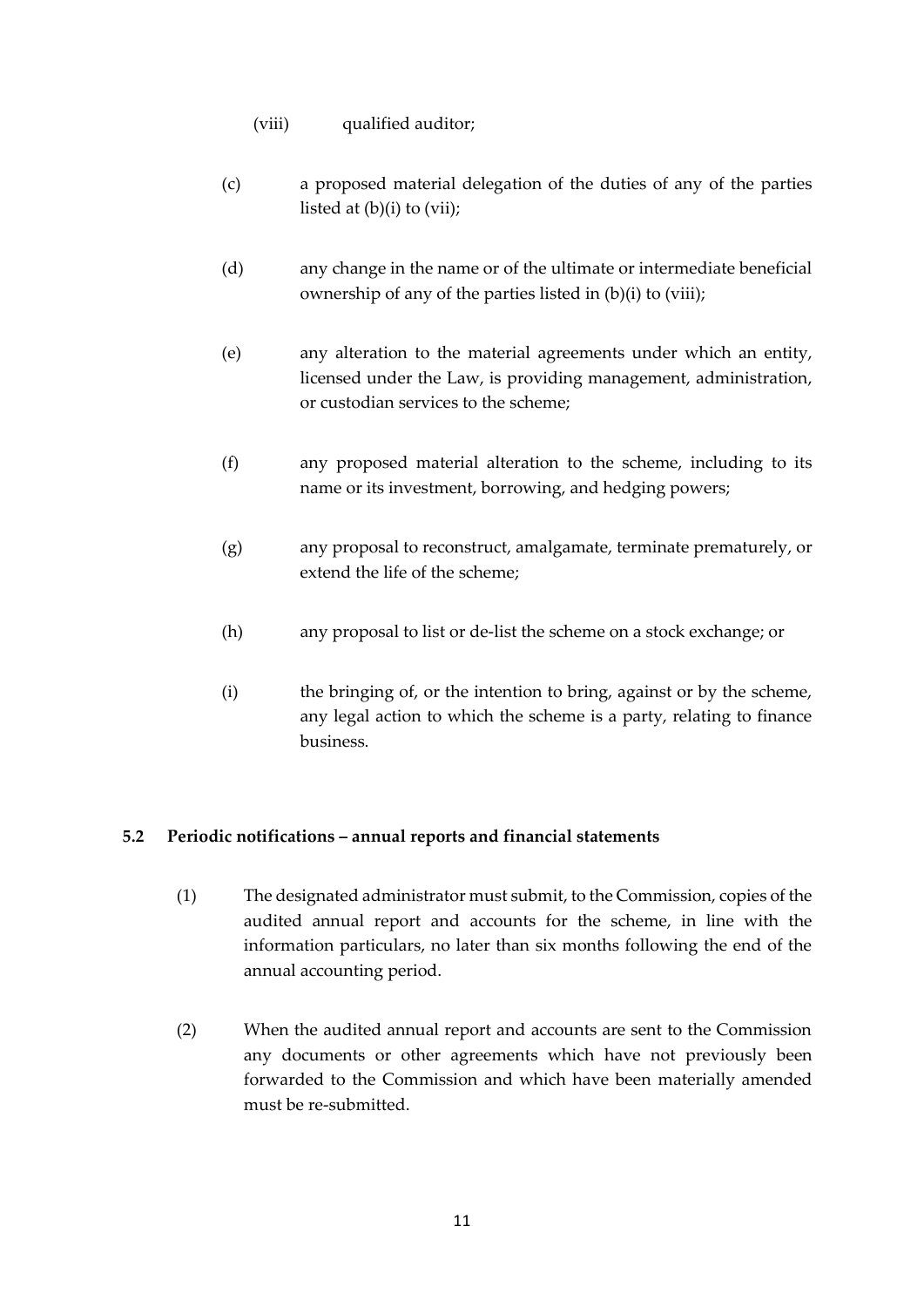## <span id="page-11-0"></span>**5.3 Periodic notifications – quarter-end statistical information**

(1) The designated administrator must submit, to the Commission, a statistical return relevant to the scheme for each quarter. The information to be contained in the statistical return must be set out in the format, and returned within the timescale, required by the Commission.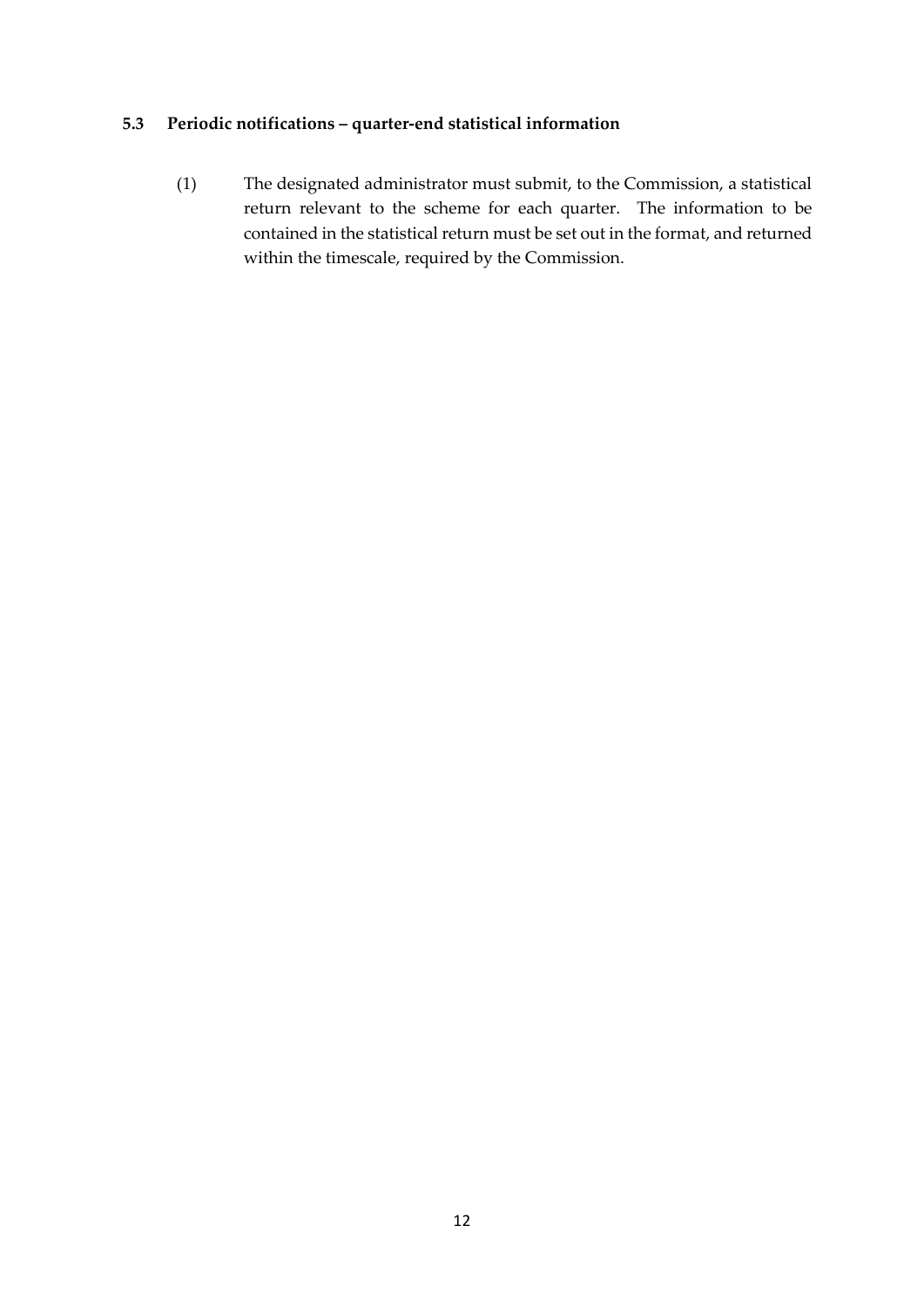## **PART 6 AUTHORISATION**

### <span id="page-12-1"></span><span id="page-12-0"></span>**6.1 Application for authorisation**

- (1) The administrator of a scheme seeking a declaration of authorisation from the Commission must submit the appropriate application form and must also provide –
	- (a) signed or certified copies of the principal documents, information particulars, and other agreements material to the scheme;
	- (b) the application fee as prescribed by the applicable Fees Regulations; and
	- (c) such other information as the Commission may require.
- (2) Applications must clearly indicate the identity of the proposed designated administrator.

## <span id="page-12-2"></span>**6.2 Authorisation declarations**

- (1) The Commission may declare that a scheme, that complies with rule 6.1, is authorised if it is satisfied –
	- (a) that the scheme's principal documents and information particulars appear, to the Commission, to comply with these Rules; or
	- (b) that it is unnecessary in the interests of investors for the scheme's principal documents and information particulars to comply with any specific rules, relating to their contents, with which they do not comply.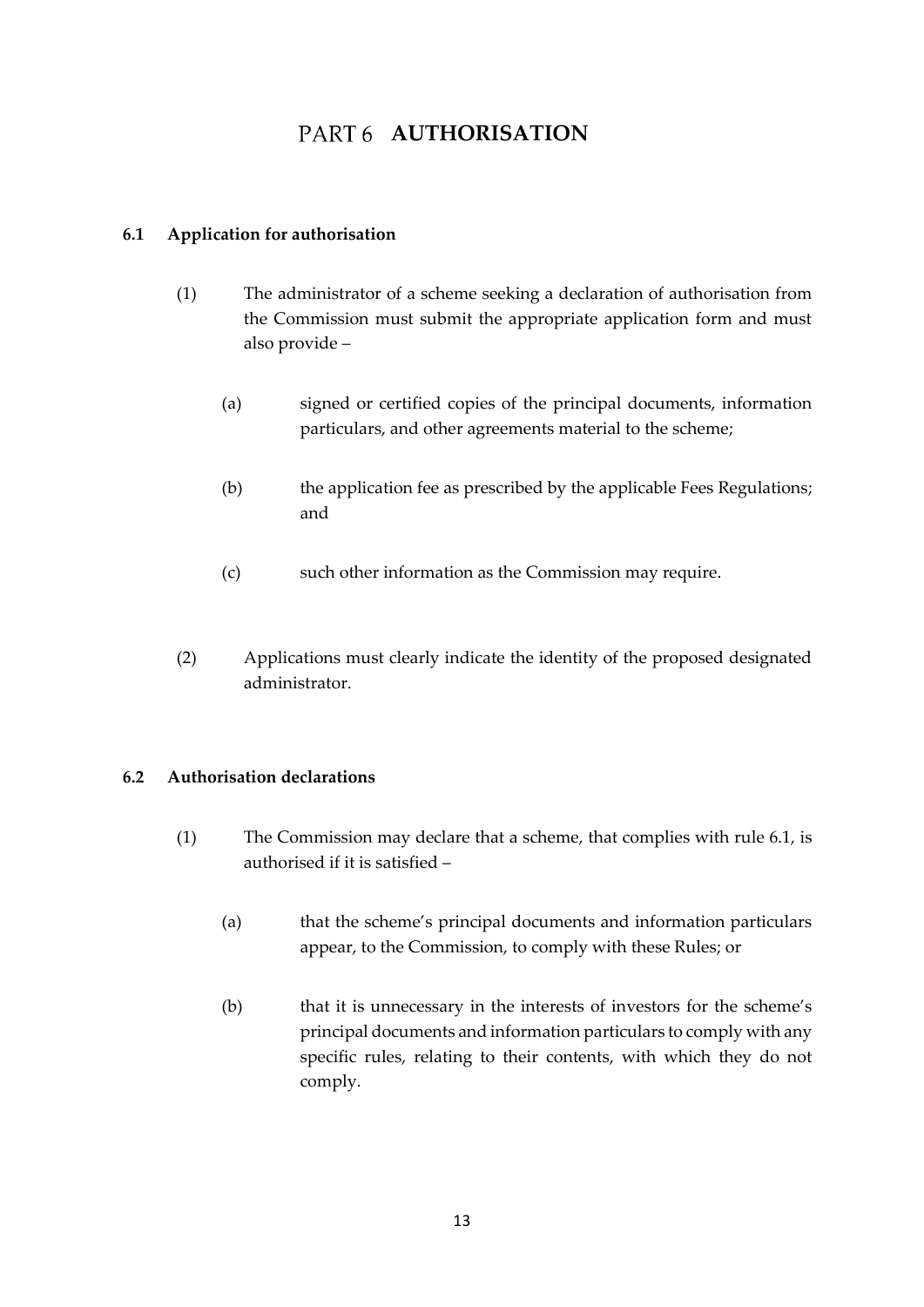(2) An authorised closed-ended investment scheme declaration must, where relevant, specify the rules with which the scheme's principal documents or information particulars do not comply.

### **Guidance Note:**

Where an authorised closed-ended investment scheme declaration of authorisation is issued the Commission will, at the same time, confirm the designation of the administrator.

### <span id="page-13-0"></span>**6.3 Undertakings**

(1) Any conditions, set out by the Commission within the authorisation, must be adhered to.

### **Guidance Note:**

As a condition of the authorisation of a scheme the Commission is entitled to require such undertakings, indemnities, bonds, guarantees, and assurances as the Commission may determine to secure compliance with these Rules.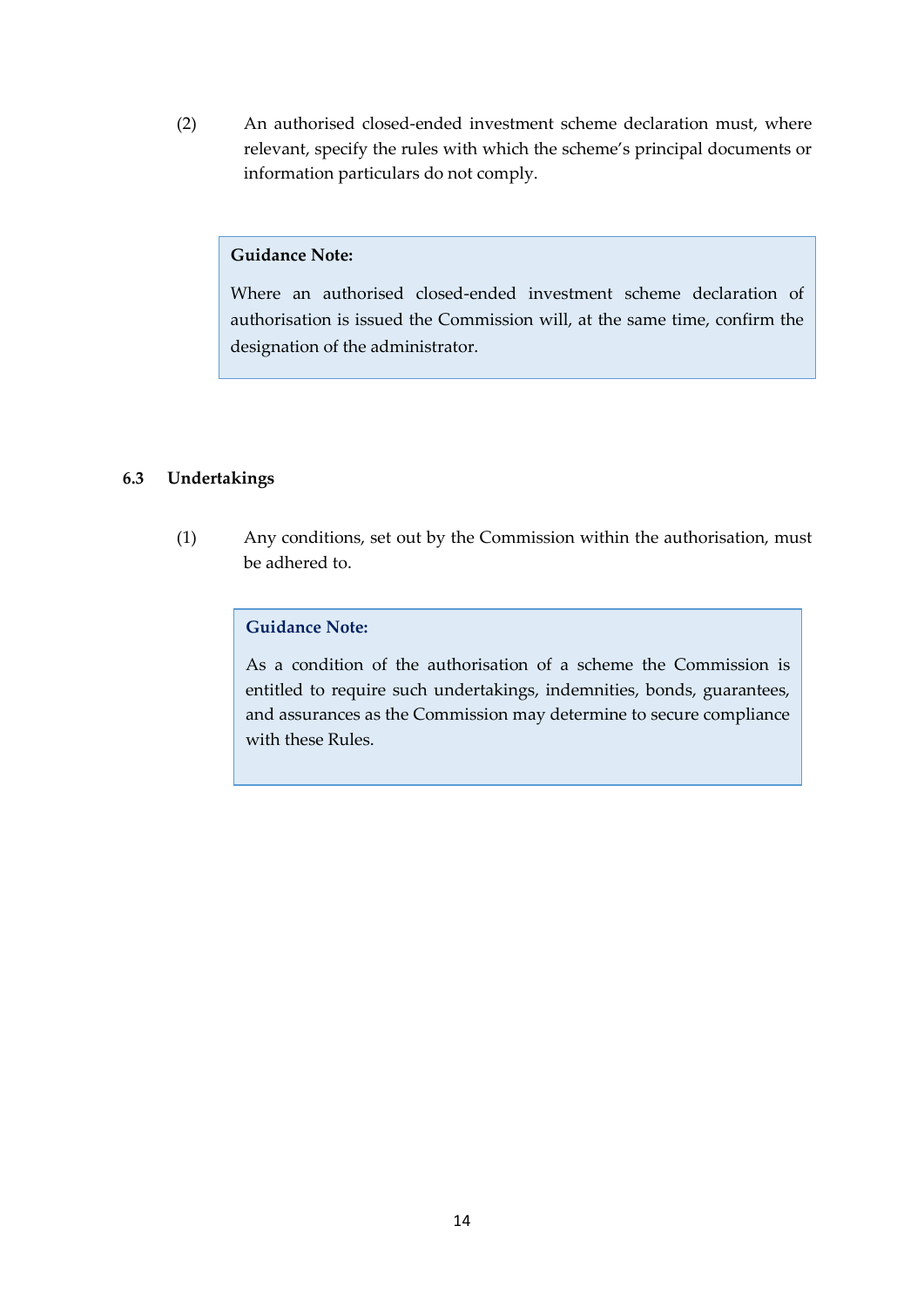## PART 7 **GENERAL PROVISION**

#### <span id="page-14-1"></span><span id="page-14-0"></span>**7.1 Interpretation**

- (1) In these Rules terms have their ordinary meaning unless specifically defined in the Law or in these Rules.
- (2) In these Rules the following definitions should be followed -

"**administration agreement**" means an agreement under which a person is appointed designated administrator of an authorised closed-ended investment scheme to discharge its duties;

**"annual accounting period"** means the period, normally of twelve months, as specified in the information particulars or principal documents;

**"approved derivative"** means one which is traded or dealt in on a regulated market;

**"approved security"** means a transferable security that is admitted to official listing on the International Stock Exchange, or in the UK, or in an EEA State, or is traded on or under the rules of a regulated market;

**"custodian"**, in relation to an authorised closed-ended investment scheme, means the custodian of that scheme (other than a unit trust);

**"custodian agreement"** means an agreement under which a body corporate is appointed to hold the property of an authorised closed-ended investment scheme (other than a unit trust);

**"financial instrument"** means any instrument specified in Section C of Annex I to MIFID;

**"holder"** means the person who is entered in the register as the holder of the share, unit, or partnership interest; or the first named holder in the case of joint holders;

**"information particulars"** means particulars of an authorised closed-ended investment scheme prepared in accordance with Part 4 and includes a prospectus, scheme particulars, offering memorandum, explanatory memorandum, term sheet, admission document, subscription agreement, listing particulars, application form, or any other similar documents;

**"investment adviser"** means a person who, under a commercial arrangement not being a mere contract of employment, provides the manager or the board of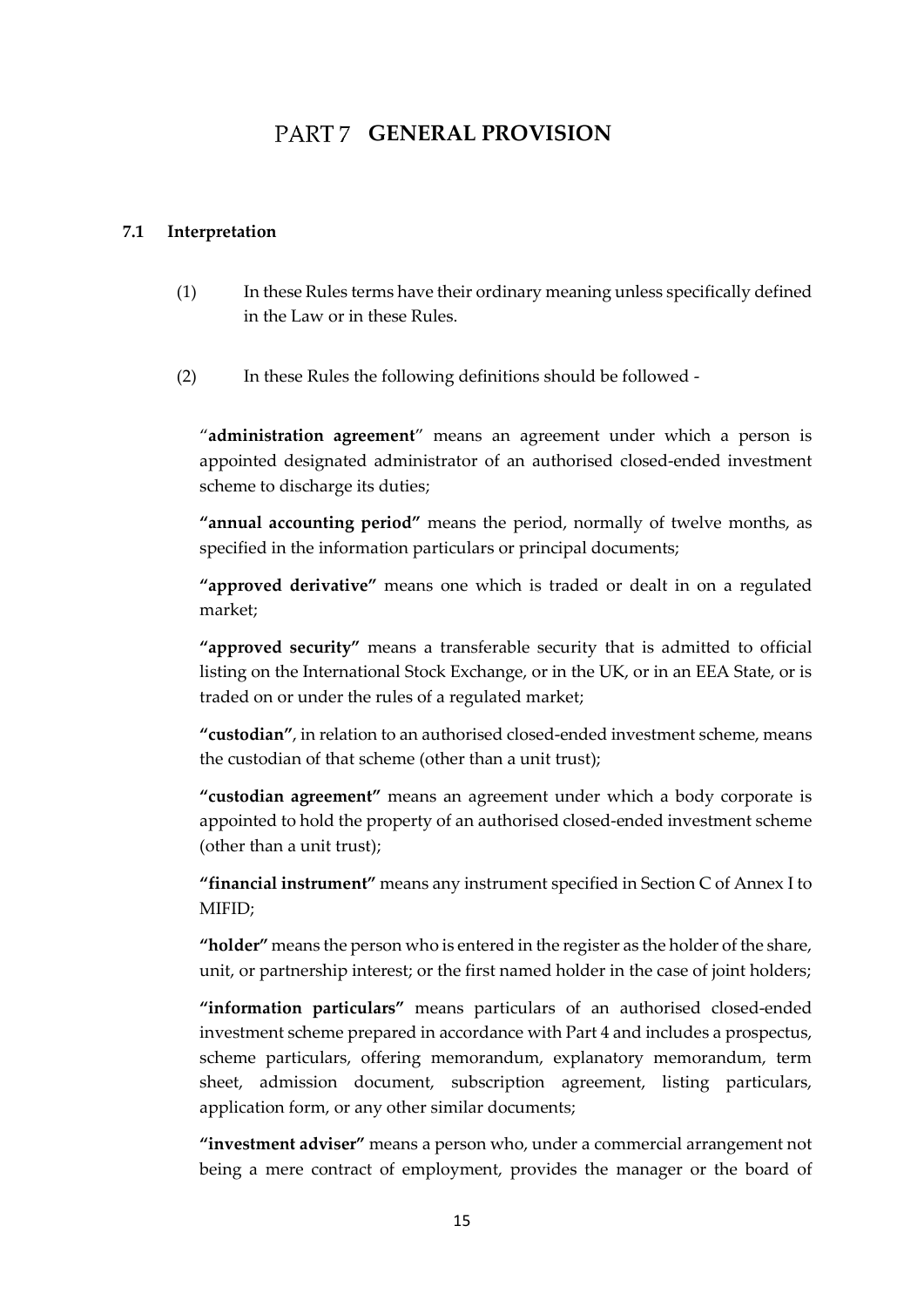directors, or trustee of a unit trust scheme, with advice as to the merits of investment opportunities available to the scheme whether or not they regularly exercise a discretionary power over investments for the account of the scheme;

**"management agreement"** means an agreement under which a person is appointed manager of the scheme to discharge duties;

**"manager"** means the person appointed manager (if any) of an authorised closedended investment scheme, including the general partner (appointed under a limited partnership agreement), the manager of a unit trust (appointed under a unit trust agreement), to discharge the duties under a management agreement;

**"market operator"** means a person who manages or operates the business of a regulated market. The market operator may be the regulated market itself;

**"principal documents"** means, in relation to –

- (a) a unit trust, the trust instrument and the management agreement (if any);
- (b) a company, the articles of incorporation of a Guernsey company (or an equivalent document under the applicable law of a non-Guernsey body corporate), the administration agreement, and the custodian agreement;
- (c) a partnership, the limited partnership agreement, the partnership agreement, the partnership administration agreement, the partnership management agreement, and the custodian agreement; and
- (d) an authorised closed-ended investment scheme other than a unit trust , a company, or a limited partnership, the documents dealing collectively with the same or similar obligations and duties as the principal documents constituting a unit trust, a company or a limited partnership and administration agreement and custodian agreement;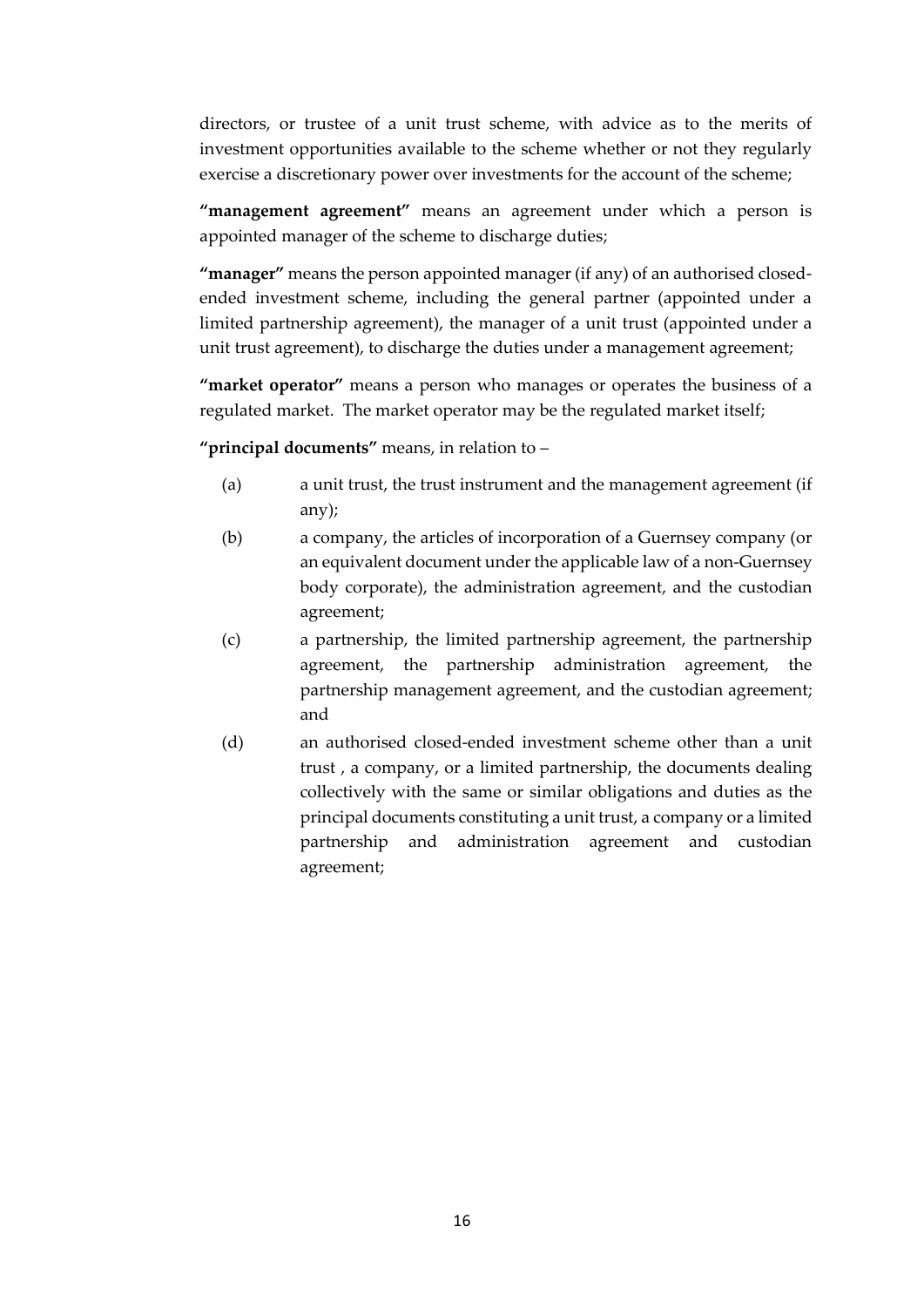**"qualified auditor"** means a person who has a place of business in the Bailiwick of Guernsey and who holds a current practising certificate issued by –

- (a) The Institute of Chartered Accountants in England and Wales; or
- (b) The Institute of Chartered Accountants of Scotland; or
- (c) The Institute of Chartered Accountants in Ireland; or
- (d) The Association of Chartered Certified Accountants; or
- (e) a body outside the United Kingdom undertaking a similar regulatory role and having equivalent professional standards for membership as the bodies specified above;

**"regulated market"** means, in accordance with Article 4(1)(21) of MiFID, a multilateral system operated and/or managed by a market operator, which brings together or facilitates the bringing together of multiple third-party buying and selling interests in financial instruments, in the system and in accordance with its non-discretionary rules, in a way that results in a contract, in respect of the financial instruments admitted to trading under its rules or systems, and which is authorised and functions regularly and in accordance with the provisions of Title III of MiFID;

**"share"** means a share or unit or limited partnership interest or similar interest in an authorised closed-ended investment scheme; and

**"umbrella fund"** means an authorised closed-ended scheme which provides that the contributions of investors and the profits or income out of which payments are to be made to them are pooled in separate parts of the property and whether or not investors in each separate part may exchange rights in one part for rights in another.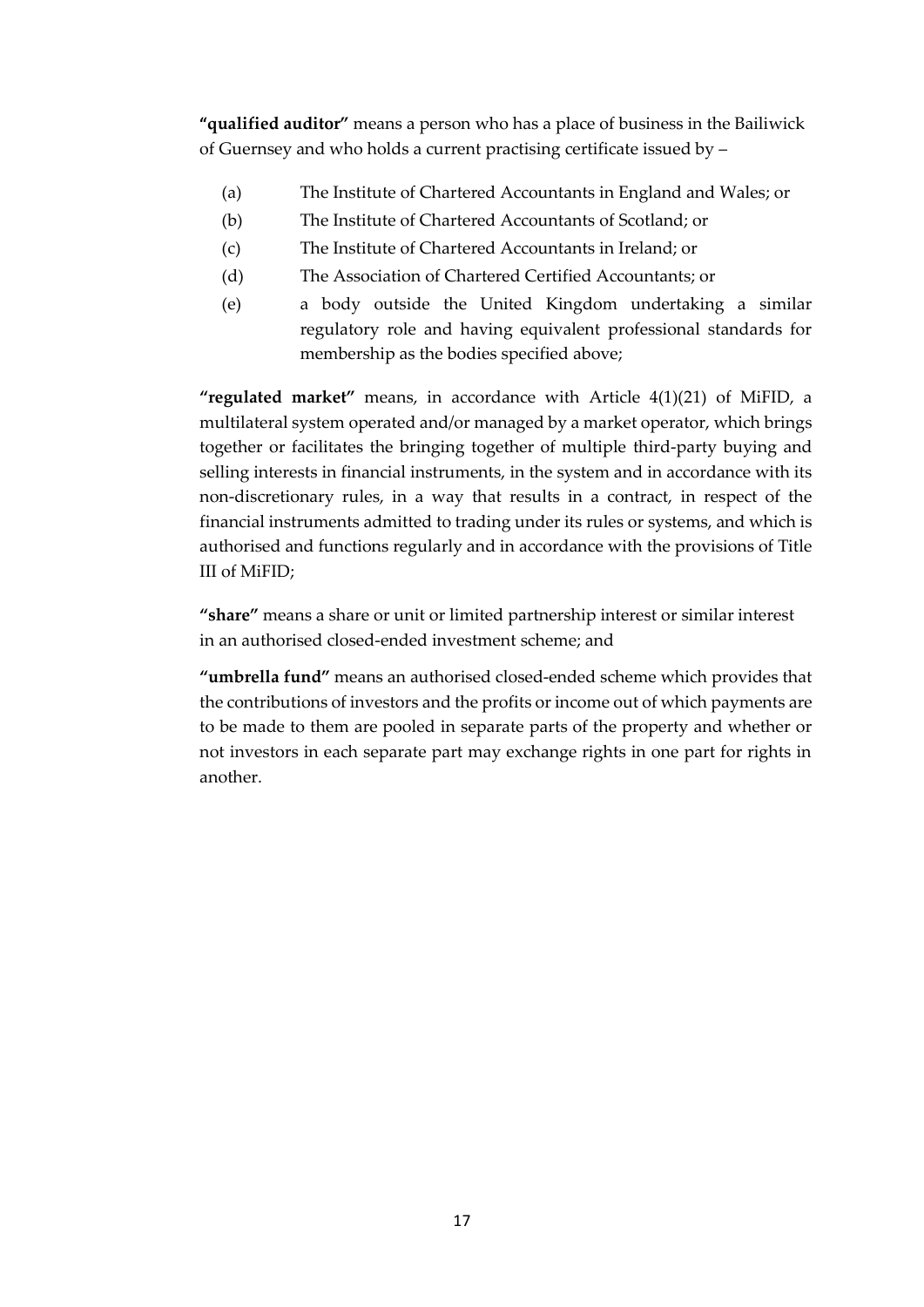## <span id="page-17-0"></span>**TRANSITIONAL ARRANGEMENTS, SAVINGS, REVOCATIONS, CITATION AND COMMENCEMENT**

#### <span id="page-17-1"></span>**8.1 Transitional Arrangements**

(1) Designated managers, recognised under the Authorised Closed-ended Investment Schemes Rules 2008, will be re-designated as designated administrators in accordance with these Rules.

### <span id="page-17-2"></span>**8.2 Savings**

- (1) Declarations of authorisation issued under section 8 of the Protection of Investors (Bailiwick of Guernsey) Law, 1987, and previously governed by the Authorised Closed-ended Investment Schemes Rules 2008, are recognised as valid for the purposes of these Rules.
- (2) Any exclusion or modification granted by the Commission, under the Authorised Closed-ended Investment Schemes Rules 2008, will continue to apply where the Law and these Rules provide scope for such exclusions and modifications.

### <span id="page-17-3"></span>**8.3 Revocations**

### **8.3.1 Revocation of The Authorised Closed-ended Investment Schemes Rules 2008**

(1) The Authorised Closed-ended Investment Schemes Rules 2008 are revoked.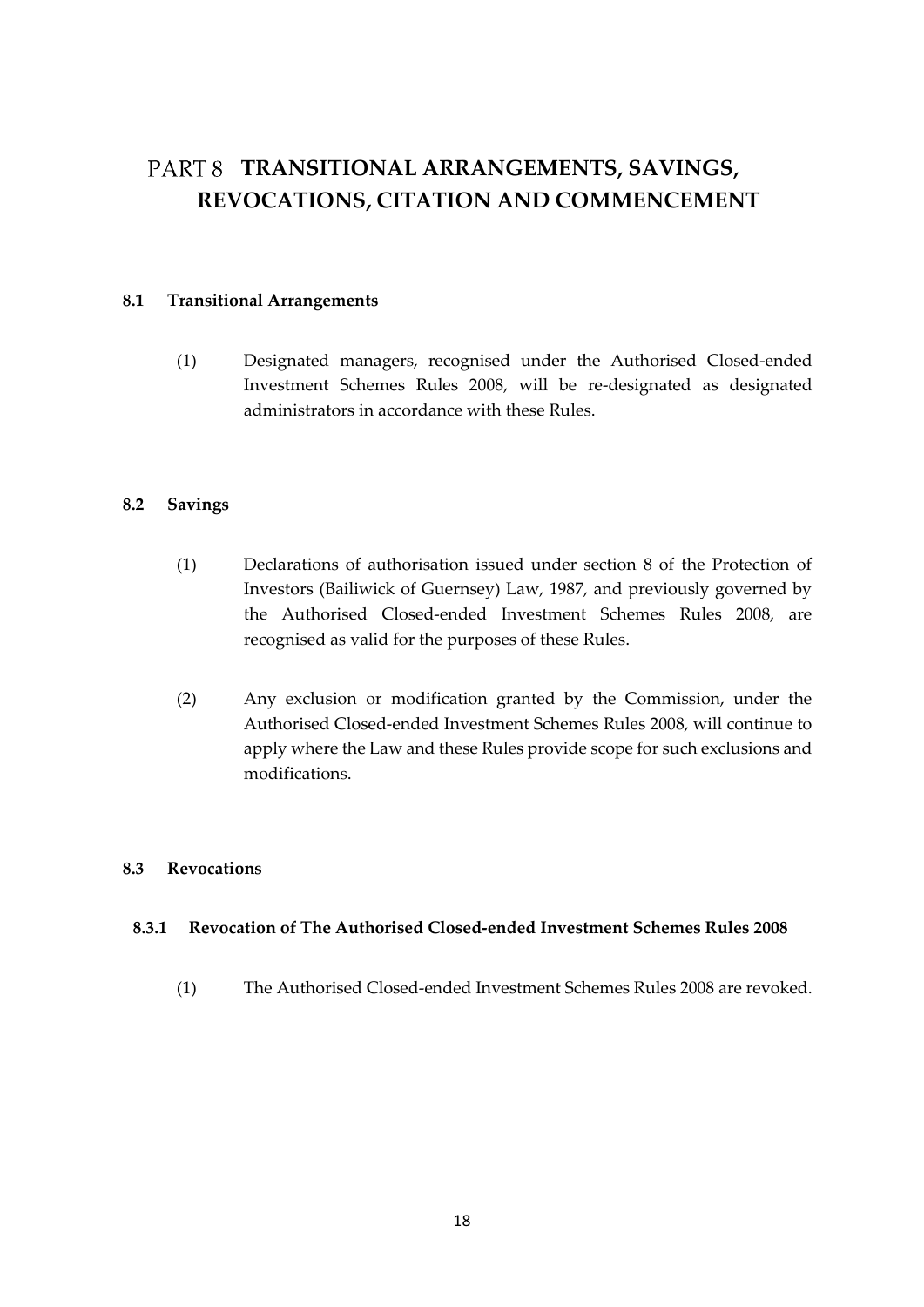## <span id="page-18-0"></span>**8.4 Citation and commencement**

- (1) These rules may be cited as the Authorised Closed-ended Investment Schemes Rules, 2021.
- (2) These rules come into force on 1 st November 2021.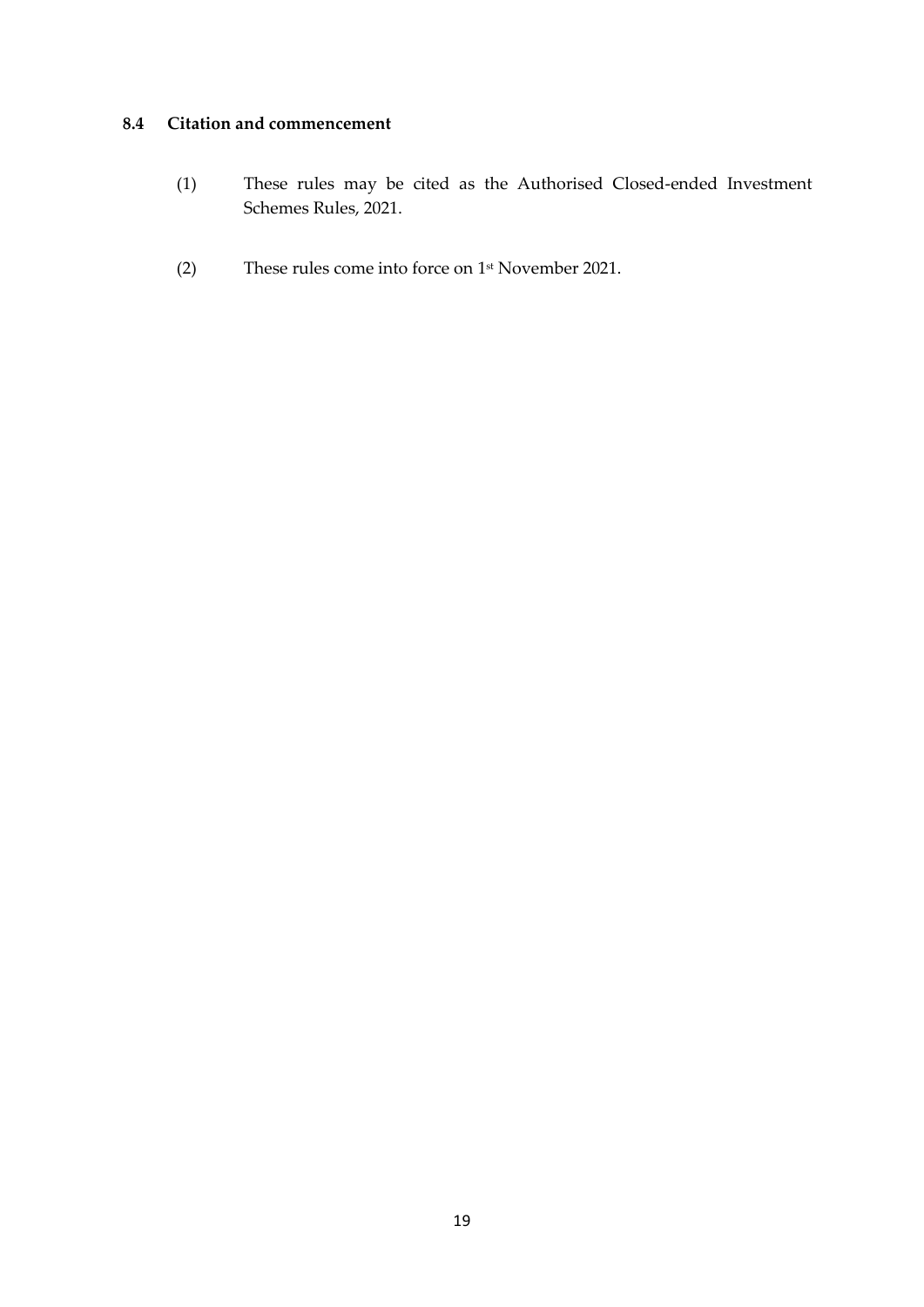## SCHEDULE 1

## Information particulars

The following must be stated –

### 1. Name and structure

- i. That the scheme is an authorised closed-ended investment scheme;
- ii. whether the scheme is a company, unit trust, a limited partnership, a protected cell company, an incorporated cell company, or other;
- iii. where the scheme is domiciled;
- iv. whether the scheme is an offer for subscription, a placing, or other;
- v. any pre-existing commitments, e.g. debt issued or proposed to be issued;
- vi. whether the scheme is to be listed or traded on a stock exchange and, if so, which.

### 2. Parties

Names and addresses of the following (as applicable) –

- i. the promoter;
- ii. the manager or general partner;
- iii. the custodian/trustee;
- iv. the designated administrator;
- v. the investment manager;
- vi. the investment adviser;
- vii. the registrar;
- viii. the qualified auditor; and
	- ix. the directors.

### 3. Investment objectives

- i. Specific details relating to the objectives;
- ii. details of powers to change the investment objectives including requirements to submit proposals to a holder vote; and
- iii. any borrowing, gearing or hedging powers that may apply.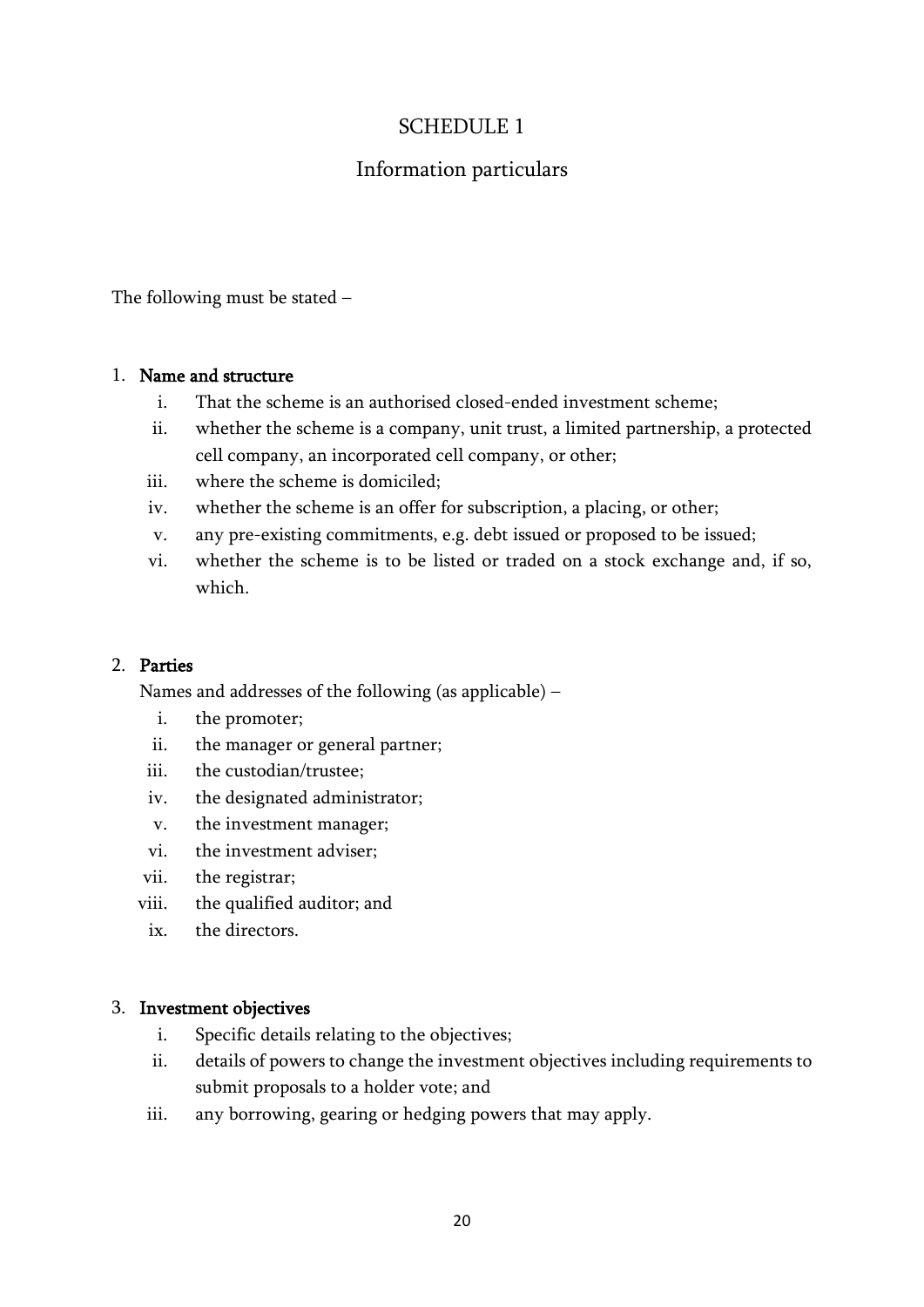## 4. Investment policy

- i. The investment restrictions that will apply;
- ii. how the spread of risk will be achieved;
- iii. any borrowing or gearing powers that will apply; and
- iv. details of any powers to change any of the above, including any requirements to submit proposals to a vote of holders.

## 5. Duration

- i. Any provision for the early termination of the scheme's life;
- ii. any provision for the extension of the scheme's life;
- iii. the exit strategy at the term of the scheme's life, including the manner in which assets will be repaid;
- iv. any provisions for the re-purchase of shares in the scheme; and
- v. the provisions that will apply should the initial raising of monies not be successful.

## 6. Periodic accounting or reporting

- i. The accounting standards that will be applied to the preparation of the scheme's accounts;
- ii. the duration of the first accounting period;
- iii. the accounting date of the scheme; and
- iv. when reports will be published and distributed to holders in relation to the accounting date of the scheme.

## 7. Subscription procedure

The minimum subscription amount, if any.

## 8. Valuation procedure

- i. The basis of the valuation, particularly if the underlying investments are not listed, and whether a net asset value per share is to be calculated; and
- ii. provision for the publication of the net asset value; and
- iii. the availability of the net asset value if this is not to be published.

## 9. Shareholder, Limited Partner and Unitholder's rights

- i. The arrangements that will exist for general meetings; and
- ii. any class rights that will exist; and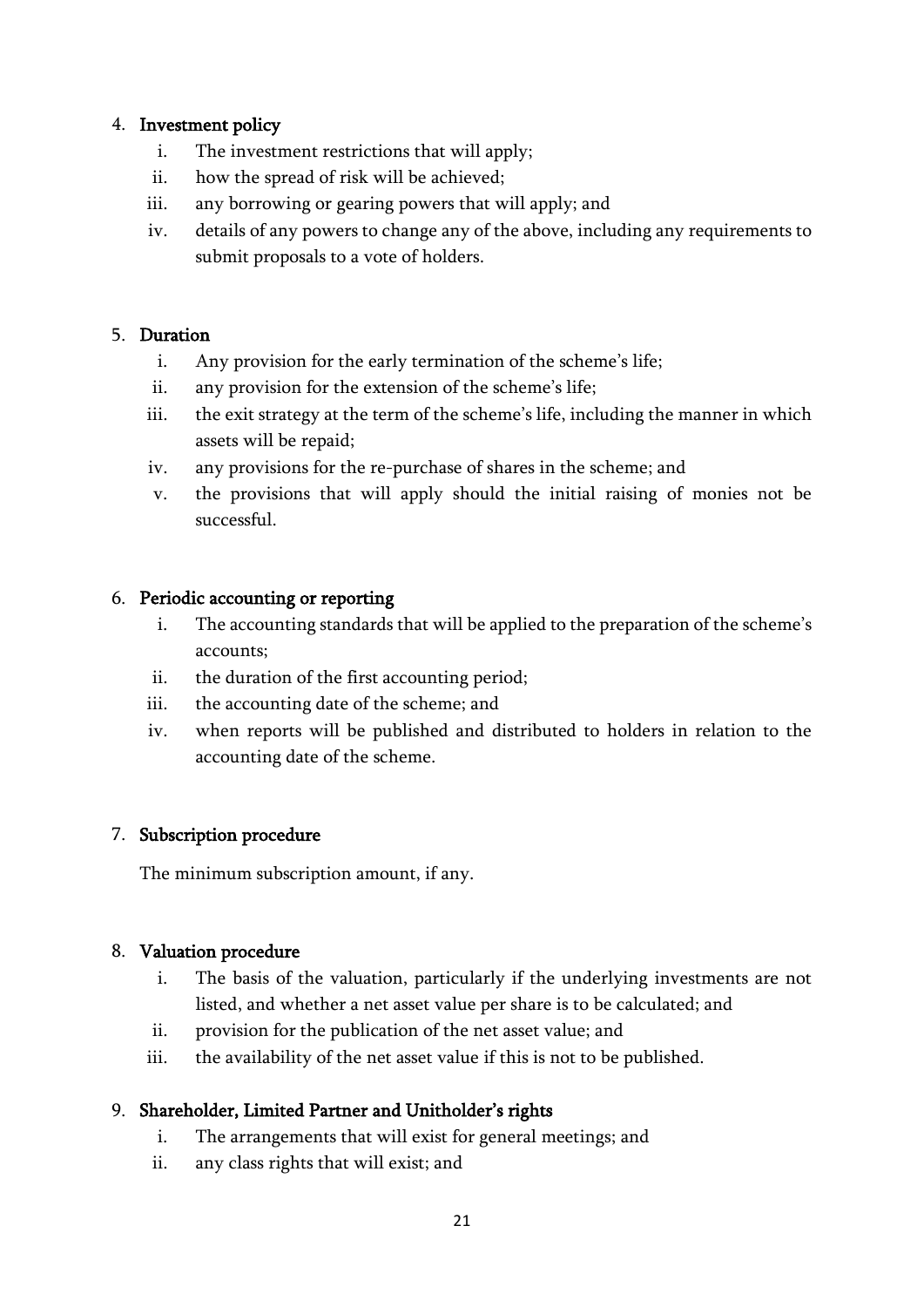iii. the voting rights that will be exercisable at meetings of holders.

## 10. Distribution policy

- i. The distribution policy and indicative distribution date; and
- ii. where appropriate, the policy relating to the distribution of capital and distribution in specie.

## 11. Directors' interest and the interest of the parties to the scheme

The information particulars should include a statement showing the interests of each director, and of the parties listed in section 2 of this Schedule to these Rules, in the shares of the scheme, together with the level of the directors' remuneration and expenses. Details of any other directorships that are held and have been held in the past five years, by the directors, will be made available to any potential holder, at the registered office of the scheme. Any potential conflict of interest must be disclosed for any intended holder to make an informed judgment on the merits of investing in the scheme.

## 12. Fees and expenses

The nature of all fees, material charges, and expenses payable out of the scheme property and, where applicable, how their amounts will be determined.

## 13. Risk warnings

Sufficient risk warnings must be disclosed for any intended holder to make an informed judgment on the merits of investing in the scheme.

## 14. Tax

- i. The entity's tax status; and
- ii. the tax treatment applicable in jurisdictions where the entity is to be marketed.

### **Guidance Note:**

In this respect, the Commission is prepared to accept general disclosure or, if specific countries have been targeted, information that is relevant to investors in those countries. Such information should be correct at the time of the initial issue and indicate that potential investors should seek tax advice specific to their own circumstances.